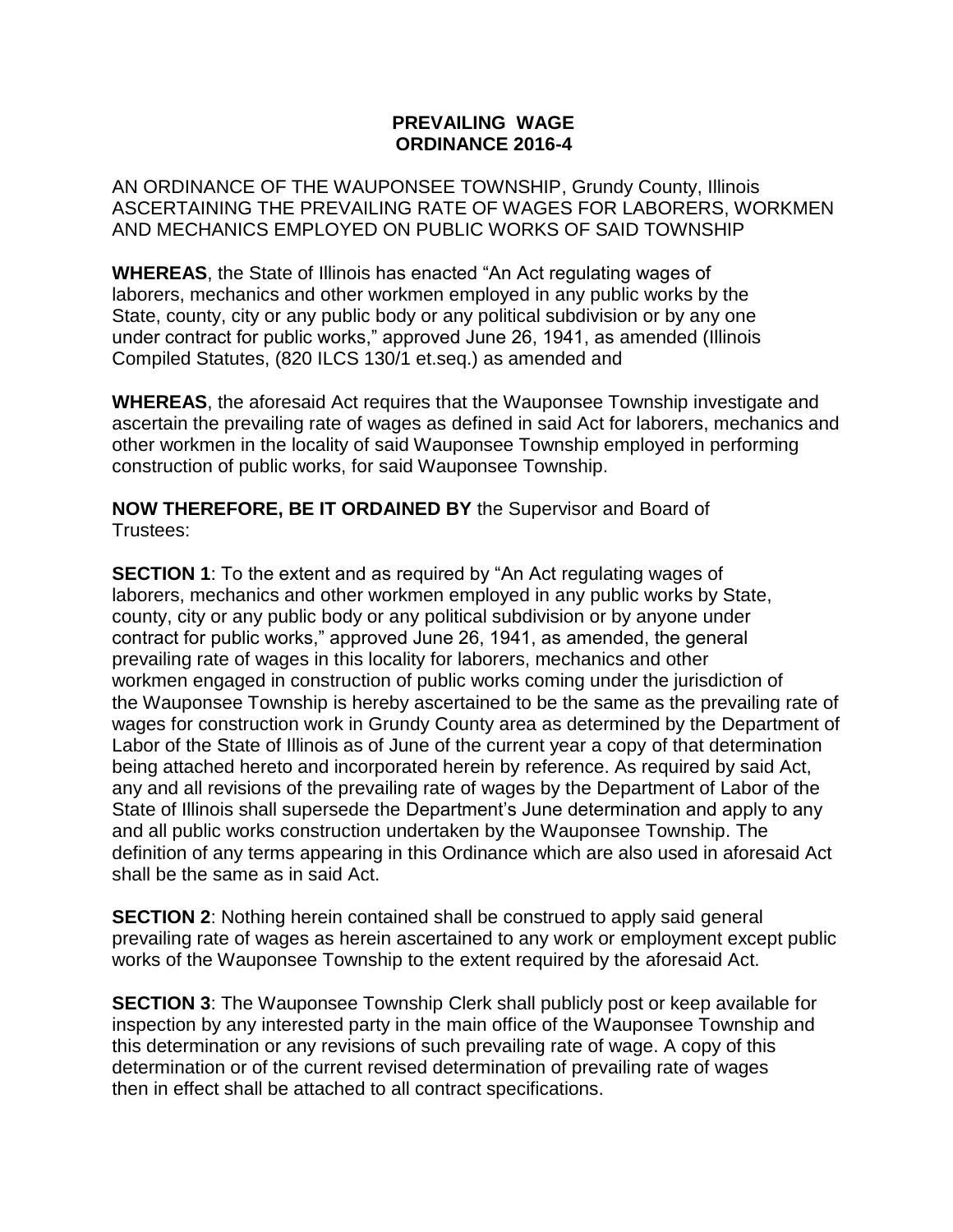**SECTION 4:** The Wauponsee Township Clerk shall mail a copy of this determination to any employer, and to any association of employers and to any person or association of employers who have filed their names and addresses, requesting copies of any determination stating the particular rates and the particular class of workers whose wages will be affected by such rates.

**SECTION 5:** The Wauponsee Township Clerk shall promptly file a certified copy of this Ordinance with the Illinois Department of Labor.

**SECTION 6:** The Wauponsee Township Clerk shall cause to be published in a newspaper of general circulation within the area a notice that this Ordinance has been adopted and such publication shall constitute notice that the determination is effective and that this is the determination of this public body.

PASSED THIS 8<sup>th</sup> day of June, 2016.

APPROVED:

\_\_\_\_\_\_\_\_\_\_\_\_\_\_\_\_\_\_\_\_\_\_\_ Steve Fannin Wauponsee Township Supervisor

ATTEST:

Charles Sargent Wauponsee Township Clerk

\_\_\_\_\_\_\_\_\_\_\_\_\_\_\_\_\_\_\_\_\_